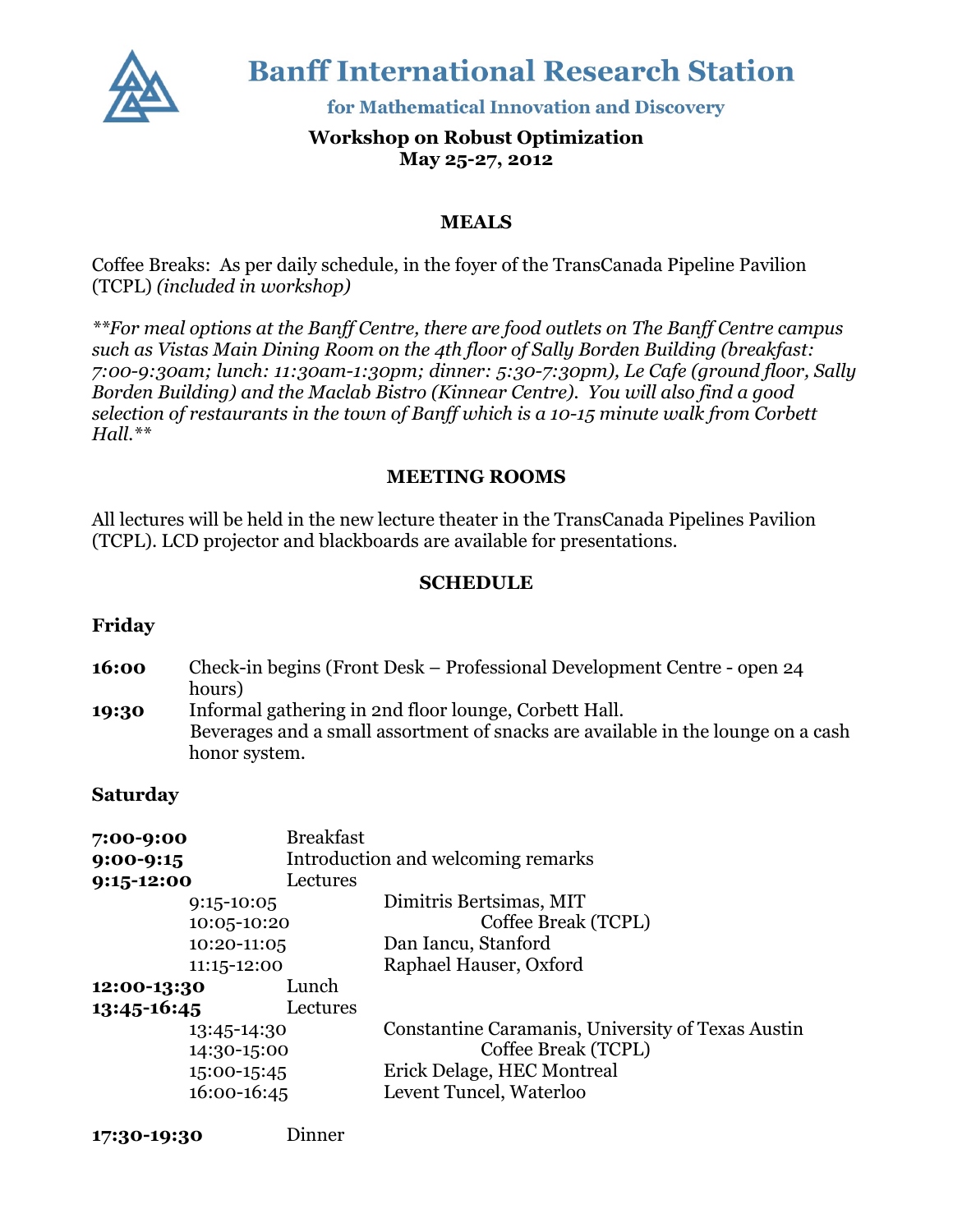# **Sunday**

| 7:00-9:00 Breakfast |                                                                                                                |
|---------------------|----------------------------------------------------------------------------------------------------------------|
| 9:15-10:00          | Lectures and discussions                                                                                       |
| $9:15 - 10:00$      | Pablo Parrilo, MIT                                                                                             |
| 10:00-10:30         | Coffee Break (TCPL)                                                                                            |
| 10:30-11:30         | Informal panel discussion on "What steps are needed to<br>reach broad use of robust optimization in practice?" |

**12:00-13:30** Lunch (if desired)

Checkout by 12 noon.

\*\* 2-day workshops are welcome to use BIRS facilities (2nd Floor Lounge, TCPL, Reading Room) until 15:00 on Sunday, although participants are still required to checkout of the guest rooms by 12 noon. There is no coffee break service on Sunday afternoon, but self-serve coffee and tea are always available in the 2nd floor lounge, Corbett Hall. \*\*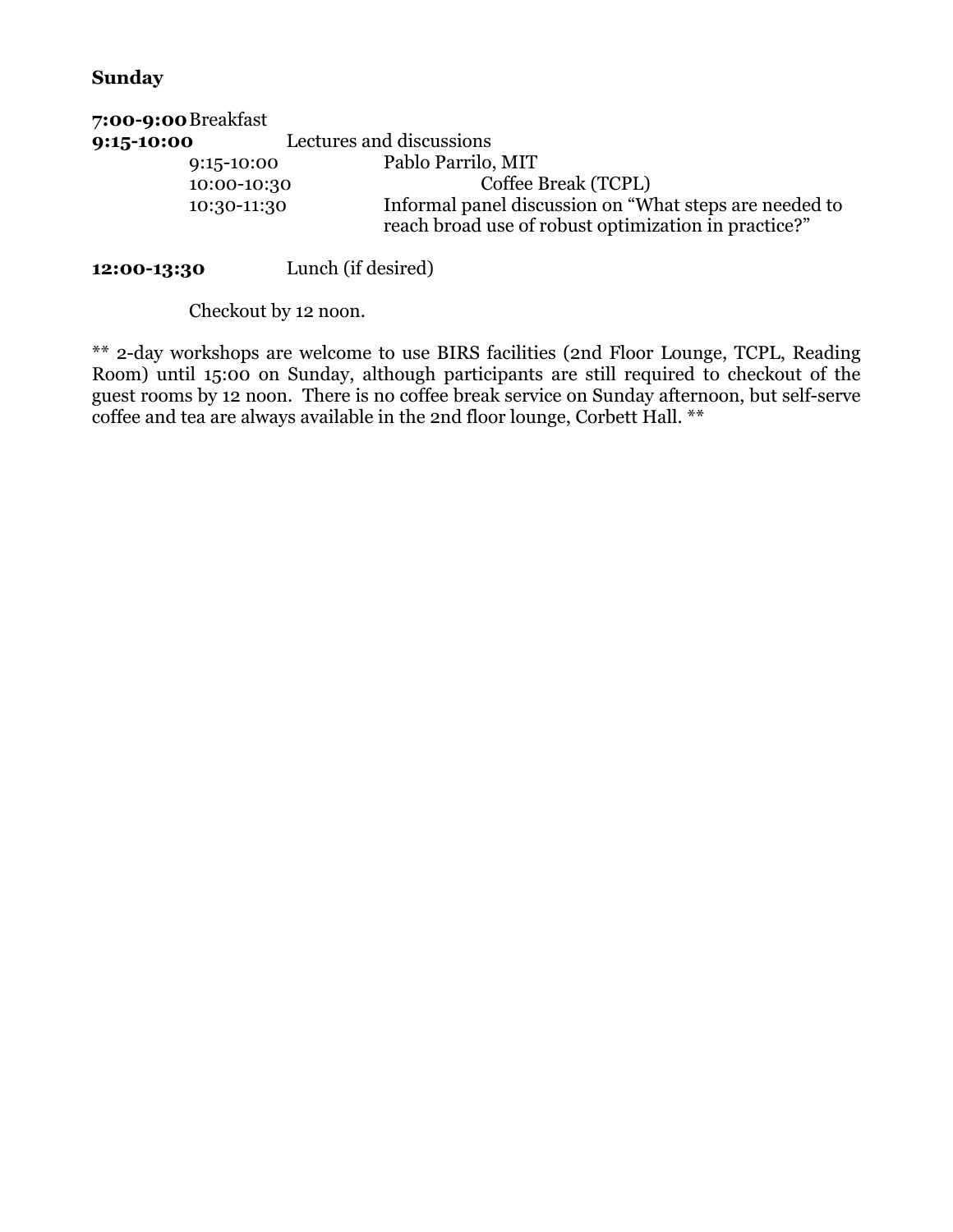

**Banff International Research Station** 

for Mathematical Innovation and Discovery

## **Name of 2012 2-day Workshop Date of 2012 2-day Workshop**

# **ABSTRACTS**

## **(in chronological order)**

1. A computationally tractable theory of performance analysis in stochastic systems Dimitris Bertsimas, MIT

Modern probability theory, whose foundation is based on the axioms set forth by Kolmogorov, is currently the major tool for performance analysis in stochastic systems. While it offers insights in understanding such systems, probability theory is really not a computationally tractable theory. Correspondingly, some of its major areas of application remain unsolved when the underlying systems become multidimensional: Queuing networks, network information theory, pricing multi-dimensional financial contracts, auction design in multi-item, multi-bidder auctions among others.

We propose a new approach to analyze stochastic systems based on robust optimization. The key idea is to replace the Kolmogorov axioms as primitives of probability theory, with some of the asymptotic implications of probability theory: the central limit theorem and law of large numbers and to define appropriate robust optimization problems to perform performance analysis. In this way, the performance analysis questions become highly structured optimization problems (linear, conic, mixed integer) for which there exist efficient, practical algorithms that are capable of solving truly large scale systems.

We demonstrate that the proposed approach achieves computationally tractable methods for (a) analyzing multiclass queuing networks, (b) characterizing the capacity region of network information theory and associated coding and decoding methods generalizing the work of Shannon, (c) pricing multi-dimensional financial contracts generalizing the work of Black, Scholes and Merton, (d) designing multi-item, multi-bidder auctions generalizing the work of Myerson.

This is joint work with my doctoral student at MIT Chaithanya Bandi.

2. Supermodularity and affine policies in dynamic robust optimization Dan Iancu, Stanford

We consider robust dynamic optimization problems, where the unknown parameters are modeled as uncertainty sets. We seek to bridge two classical paradigms for solving such problems, namely (1) Dynamic Programming (DP), and (2) policies parameterized in model uncertainties (also known as decision rules), obtained by solving tractable convex optimization problems.

We provide a set of unifying conditions, based on the interplay between the convexity and supermodularity of the DP value functions, and the lattice structure of the uncertainty sets, which guarantee the optimality of the class of affine decision rules. We also derive conditions under which such affine rules can be obtained by optimizing simple (e.g., affine) objective functions over the uncertainty sets.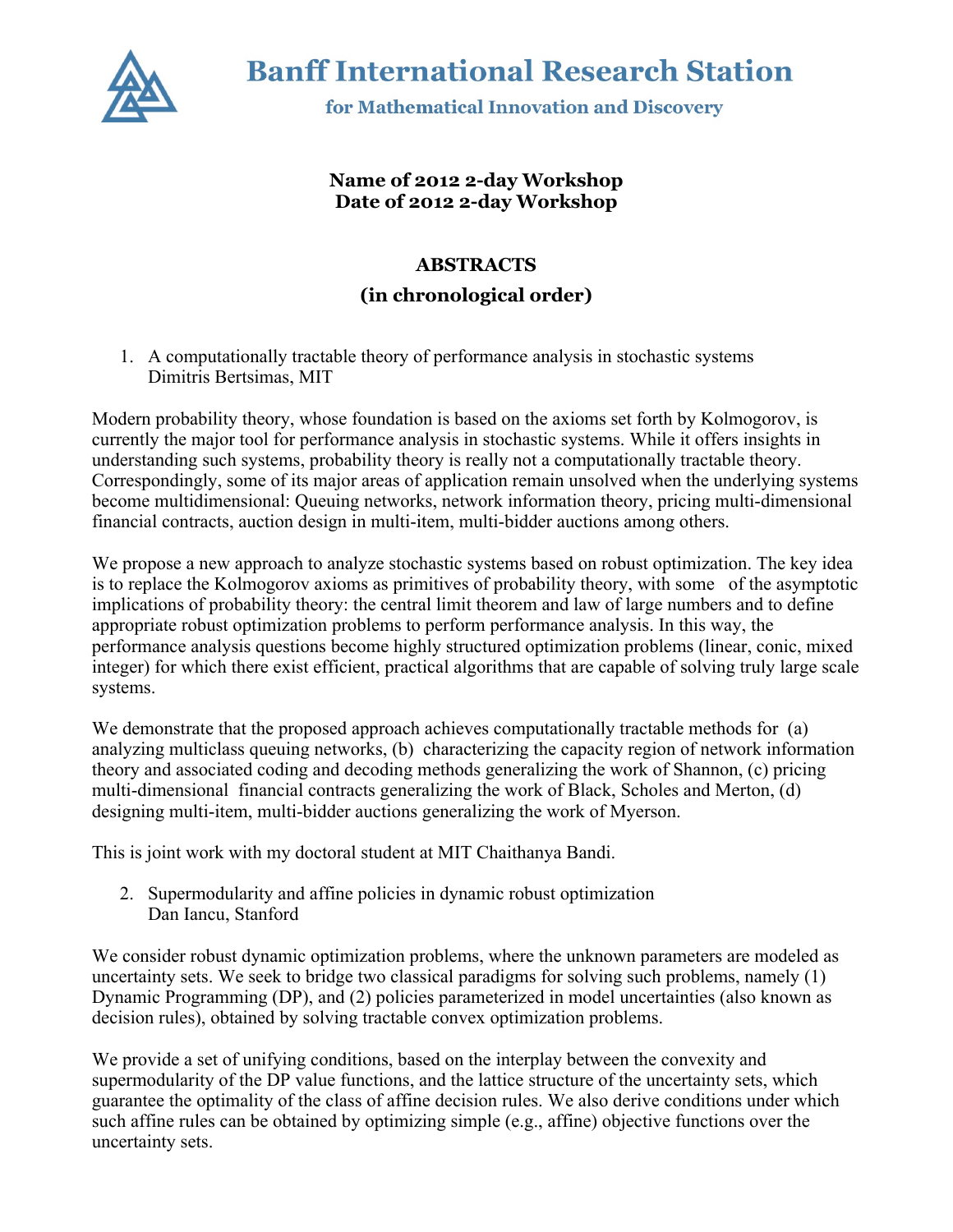Our results suggest new modeling paradigms for dynamic robust optimization, and our proofs, which bring together ideas from three areas of optimization typically studied separately (robust optimization, combinatorial optimization - the theory of lattice programming and supermodularity, and global optimization - the theory of concave envelopes), may be of independent interest.

We exemplify our findings in an application concerning the design of flexible contracts in a twoechelon supply chain, where the optimal contractual pre-commitments and the optimal ordering quantities can be found by solving a single linear program of small size.

3. Robust portfolio optimization under heavy tailed returns Raphael Hauser, Oxford

We consider the problem of optimizing a portfolio of trend-following quant strategies under heavy tailed distributions. Approaching this problem by modelling returns through mixture distributions, we derive robust and relative robust methodologies and discuss conic optimization approaches to solving these models.

4. Some problems in robust high dimensional statistics Constantine Caramanis, University of Texas Austin

Dealing with missing, noisy or corrupted data is of fundamental importance in many applications. This is all the more true in the high dimensional setting, where the dimensionality of the parameter space is potentially much greater than the number of samples available. A basic challenge lies in the fact that in this regime, outliers, or corrupted points, typically cannot be removed using outlier detection techniques. Meanwhile, even a few outliers can completely skew the results of existing algorithms.

In this talk, we revisit some basic problems in statistics, and develop practical and efficient algorithms with provable guarantees for dealing with outliers in the high dimensional regime.

5. On a class of uncertainty sets for distributionally robust optimization Erick Delage, HEC Montreal

Decisions often need to be made in situations where one has incomplete knowledge about some of the parameters of the problem that he is addressing. While stochastic programming (SP) can provide essential guidance in managing the risks associated to such decision problems, it is often impossible (or too expensive) to identify the stochastic model that accurately embodies all available knowledge of these parameters. Recently, there has been a renewed interest toward employing the robust optimization principles to handle the resulting distributional ambiguity. In this talk, I will present a class of distributional uncertainty sets that enables, for a wide range of distributionally robust optimization (DRO) models, a reduction to a simpler (parametric-)robust optimization model. An overview of applications of the DRO approach to portfolio selection, multi-vehicle routing, and airline fleet composition problems will provide insights on: 1) the dangers of blindly committing to a stochastic model; 2) how little might be the additional computational investment needed to account for distributional ambiguity; 3) the need for tools that can estimate the value of additional distribution information.

6. An improvised approach to robustness in linear and semidefinite optimization Levent Tuncel, Waterloo

I will present an approach to robust optimization which utilizes techniques based on computing weigthed centers of convex sets and introducing cuts based on interactions with the decision maker throughout the optimization process (rather than having the decision maker supply regions of uncertainty ahead of time).

This talk is based on joint work with Mehdi Karimi and Somayeh Moazeni.